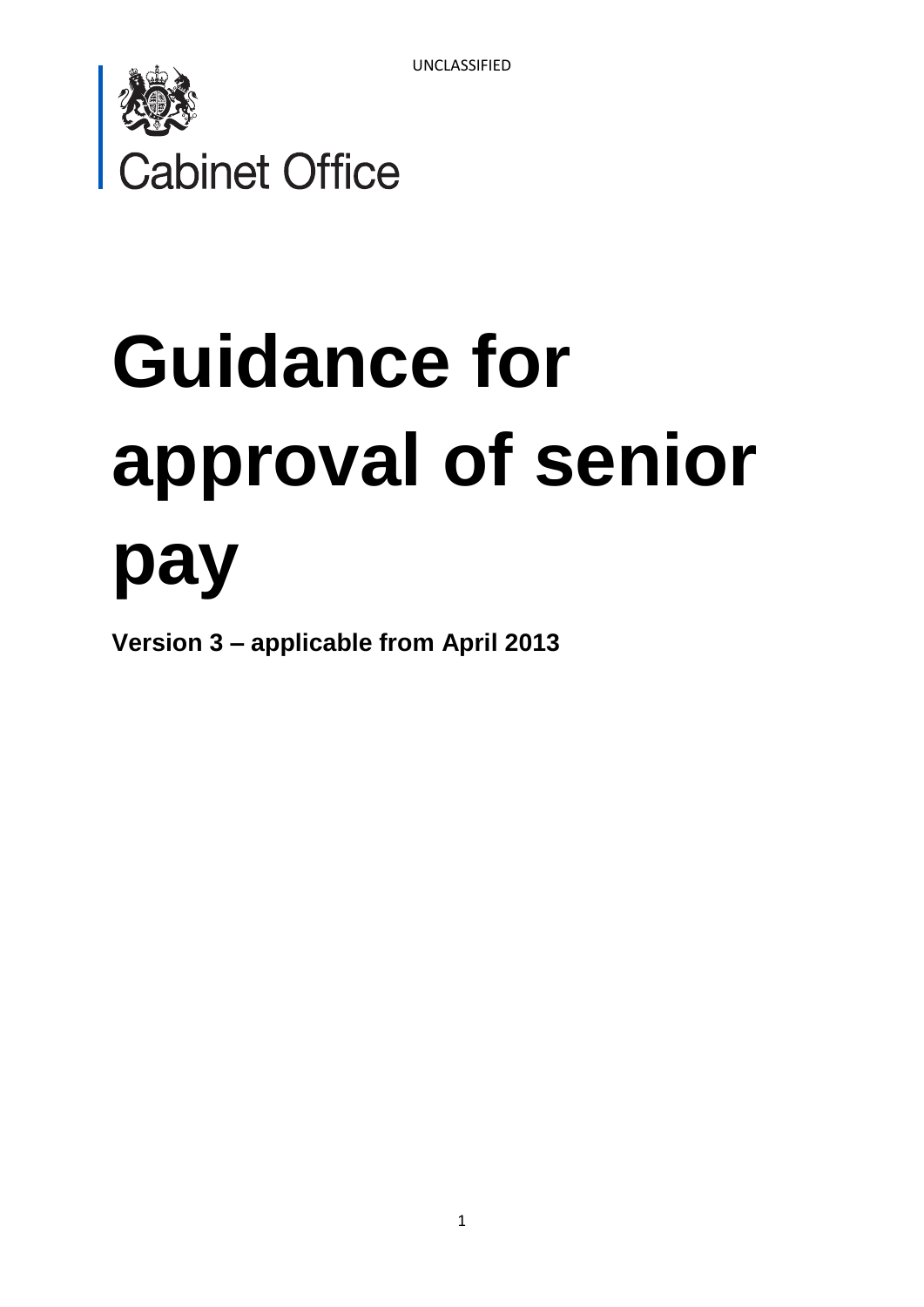## **CONTENTS**

## **1. INTRODUCTION**

- 1.1 Background
- 1.2 Types of appointment where pay level requires CST approval

## **2. SENIOR CIVIL SERVICE AND OTHER SENIOR EXECUTIVE POSTS**

- 2.1 Application to Existing Staff
- 2.2 What counts towards the £142,500 threshold?
- 2.3 Performance Pay ("Bonuses")
- 2.4 Application to part-time staff
- 2.5 Fringe benefits
- 2.6 Tax and NICs assurance
- 2.7 Sanctions for not following the control process

## **3. PUBLIC APPOINTMENTS AND OTHER NON-EXECUTIVE POSTS**

- 3.1 Application to existing office-holders
- 3.2 What counts towards the £142,500 threshold?
- 3.3 Performance Pay ("Bonuses")
- 3.4 Pro-rata equivalent
- 3.5 Multiple Appointments
- 3.6 Fringe benefits
- 3.7 Tax and NICs assurance
- 3.8 Sanctions for not following the control process

## **4. THE PROCESS FOR APPROVAL (ALL POSTS AND APPOINTMENTS)**

4.1 Performance payments ("Bonuses") in excess of £17,500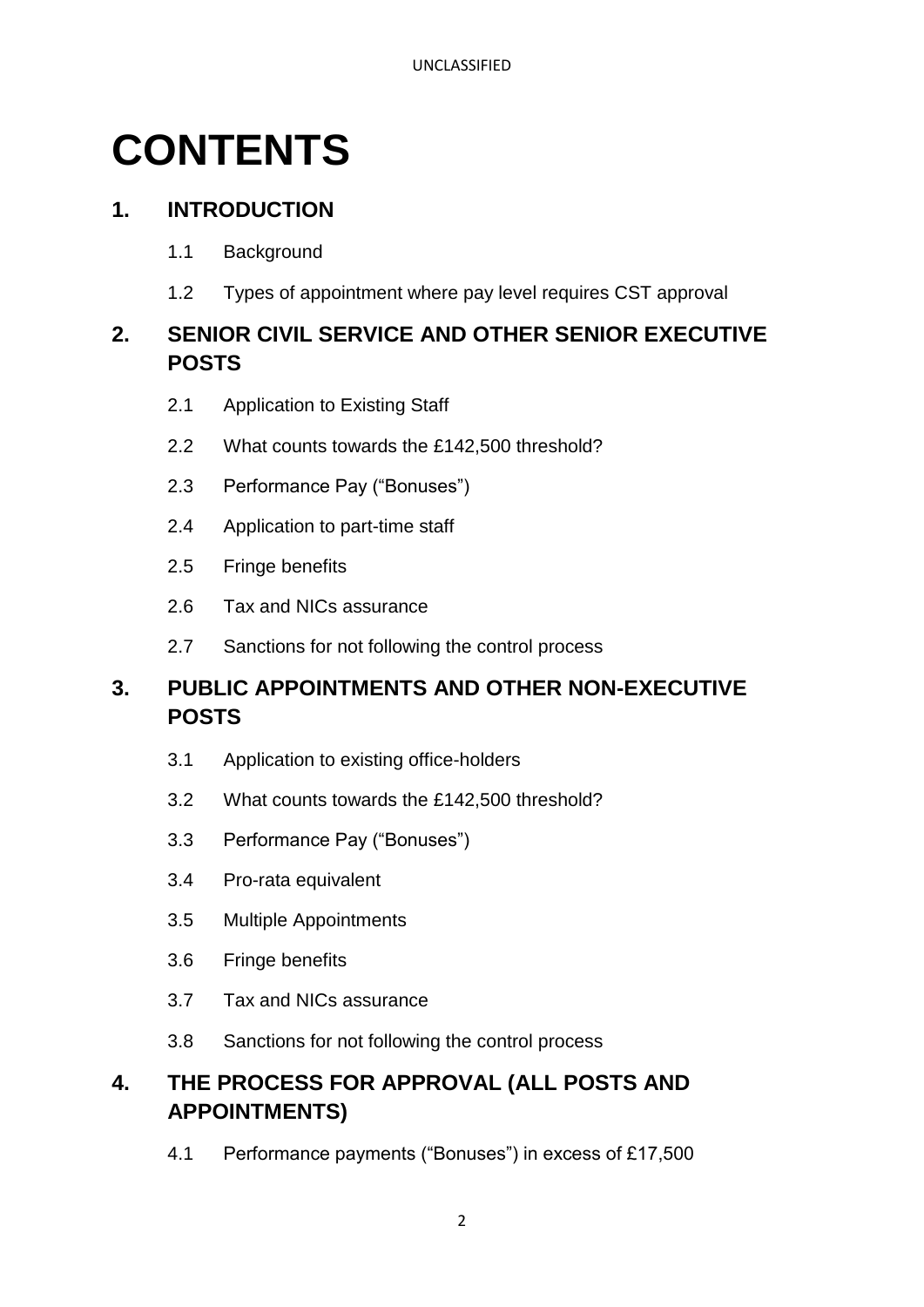## **5. CONTACT DETAILS**

- 5.1 Senior Civil Service and other Senior Executives
- 5.2 Public Appointments and other Non-Executives

#### **6. ANNEXES**

- 6.1 Pro forma for application for CST approval of salaries/remuneration at or above £142,500 per annum
- 6.2 Pro forma for application for CST approval of performance payments above £17,500 per annum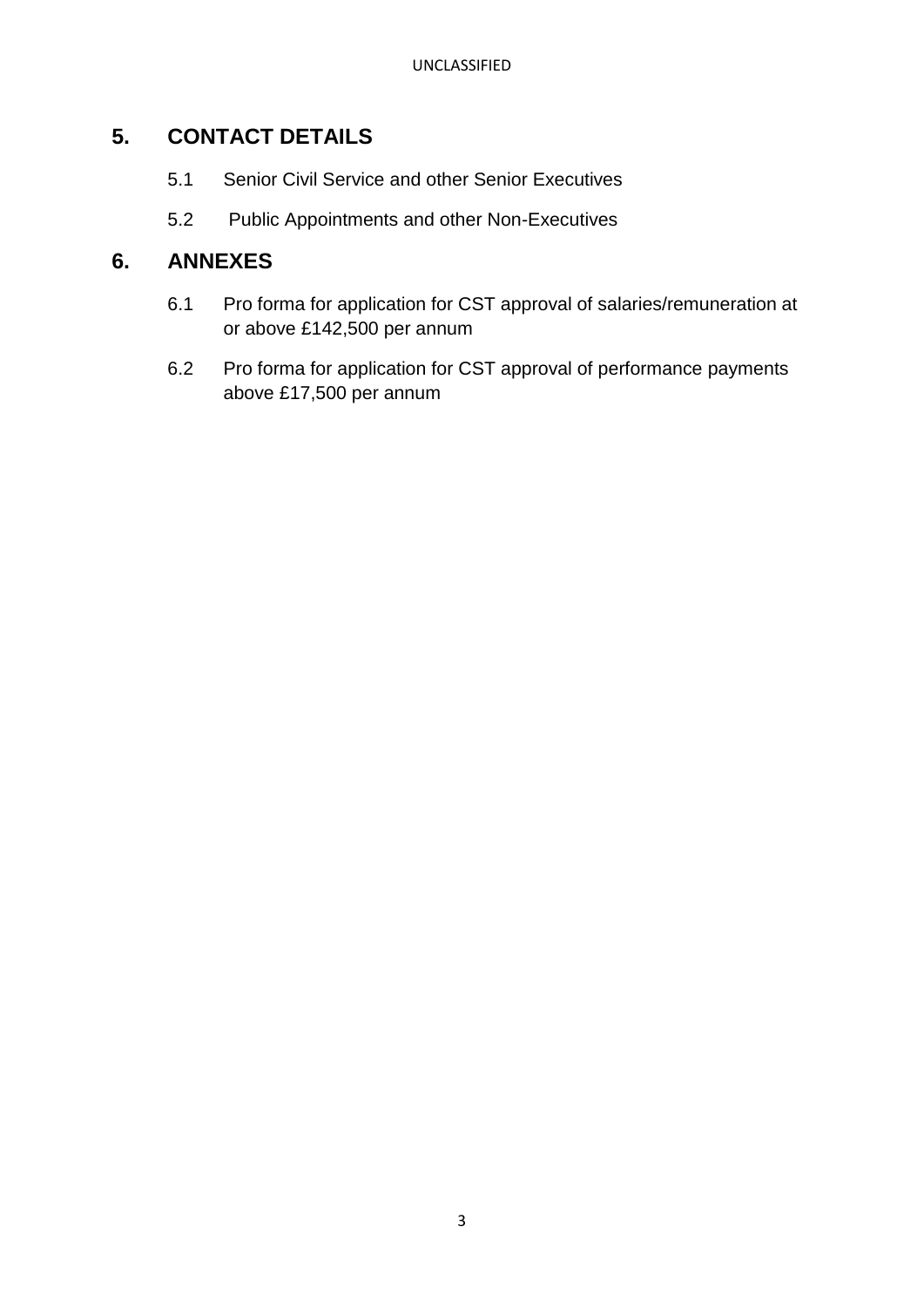## **1. INTRODUCTION**

## **1.1 Background**

The Chief Secretary to the Treasury (CST) will continue to approve pay and remuneration levels at and above a defined threshold for all Civil Service appointments and appointments to public sector bodies which are subject to Ministerial approval<sup>1</sup>. The threshold remains at £142,500. From 1 April 2013, CST approval will be required for **all new performance pay ("bonus") arrangements above £17,500** that are subject to Ministerial sign-off. The CST will **continue to be notified (before payment) of any contractual performance payments already in place worth £50,000 and above** that are subject to Ministerial sign-off.

The purpose of this guidance is to clarify which appointments are covered by the arrangements and to explain the process for securing approval.

This guidance does not deal with appointments for which CST approval is not required. Nevertheless, Departments must continue to scrutinise carefully the remuneration levels for appointments even if they do not require CST approval. In organisations where ministerial sign off is not required there must always be someone who takes responsibility for paying people £142,500 or more, and for that decision to be publicly justified to the relevant Secretary of State.

## **1.2 Types of appointment where pay level requires CST approval**

The approval arrangements apply to:

- all Civil Service appointments which exceed the pay and remuneration threshold; and
- all appointments made by Ministers to public bodies which exceed the remuneration threshold. This includes appointments made or approved by Ministers, made by The Queen on the advice of Ministers or made or approved by officials on behalf of Ministers. Accordingly, these arrangements cover the vast majority of public appointments, many appointments of chief executives and other senior executives of public bodies and any appointments formally delegated by Ministers to the Appointments Commission.

<sup>1</sup>  $1$ This process applies only to appointments requiring the approval of UK Ministers. It does not apply to appointments made by Ministers in Devolved Administrations.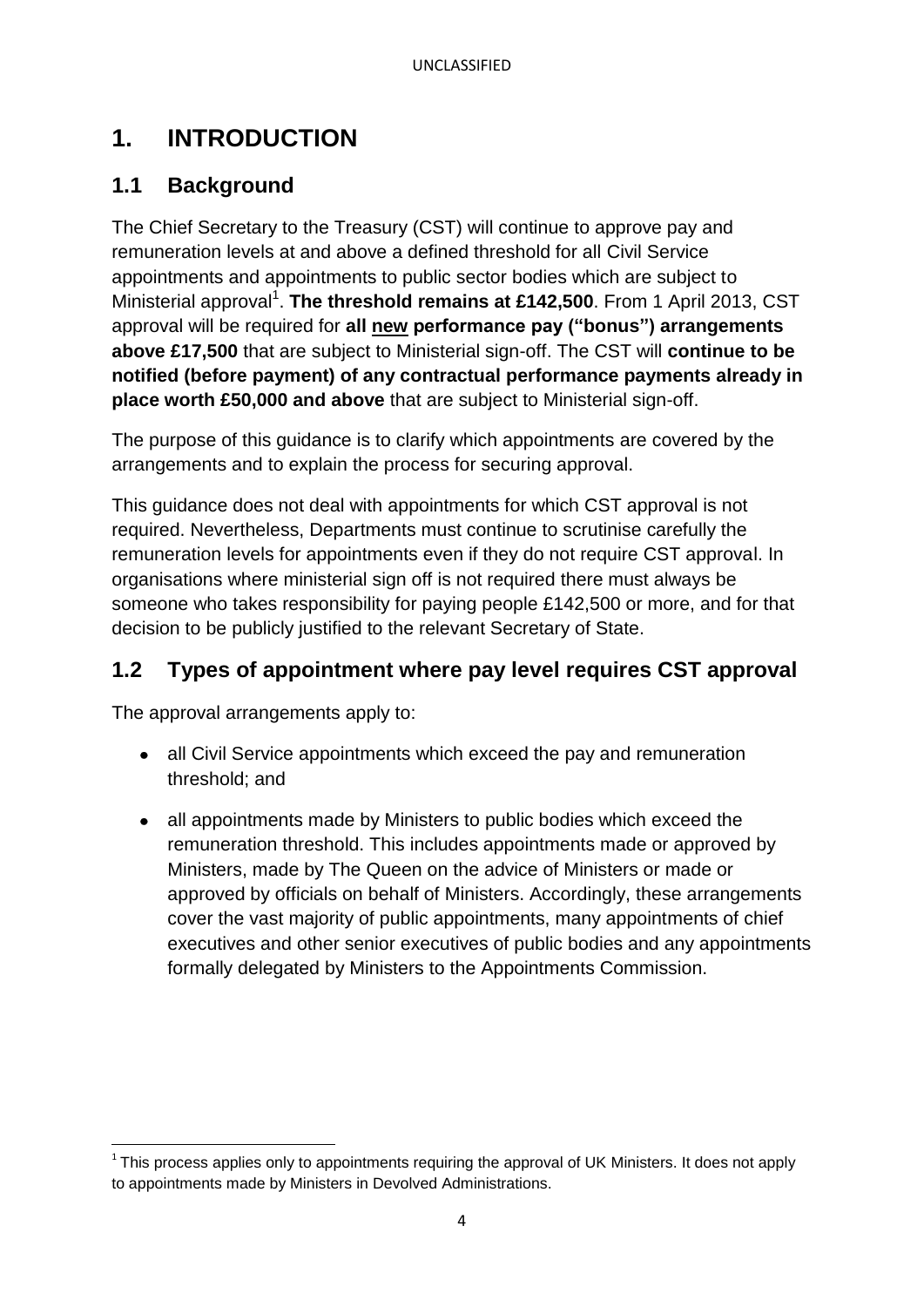#### UNCLASSIFIED

CST approval is not required where the appointing Minister has no discretion over pay (eg where someone is appointed to a fixed salary or minimum point determined by an agreed recommendation of the Senior Salaries Review Body)<sup>2</sup>.

This guidance does not cover appointments to those public corporations within the Shareholder Executive portfolio. Separate guidance along similar lines is being issued for such corporations by the Corporate finance, Business, Innovation and Skills team in the Treasury.

**.** 

 $2$  However, CST approval will be required where someone in addition to being appointed to a minimum or fixed point receives discretionary payments (e.g. a NHS recruitment and retention premium) which take their total remuneration to or above £142,500.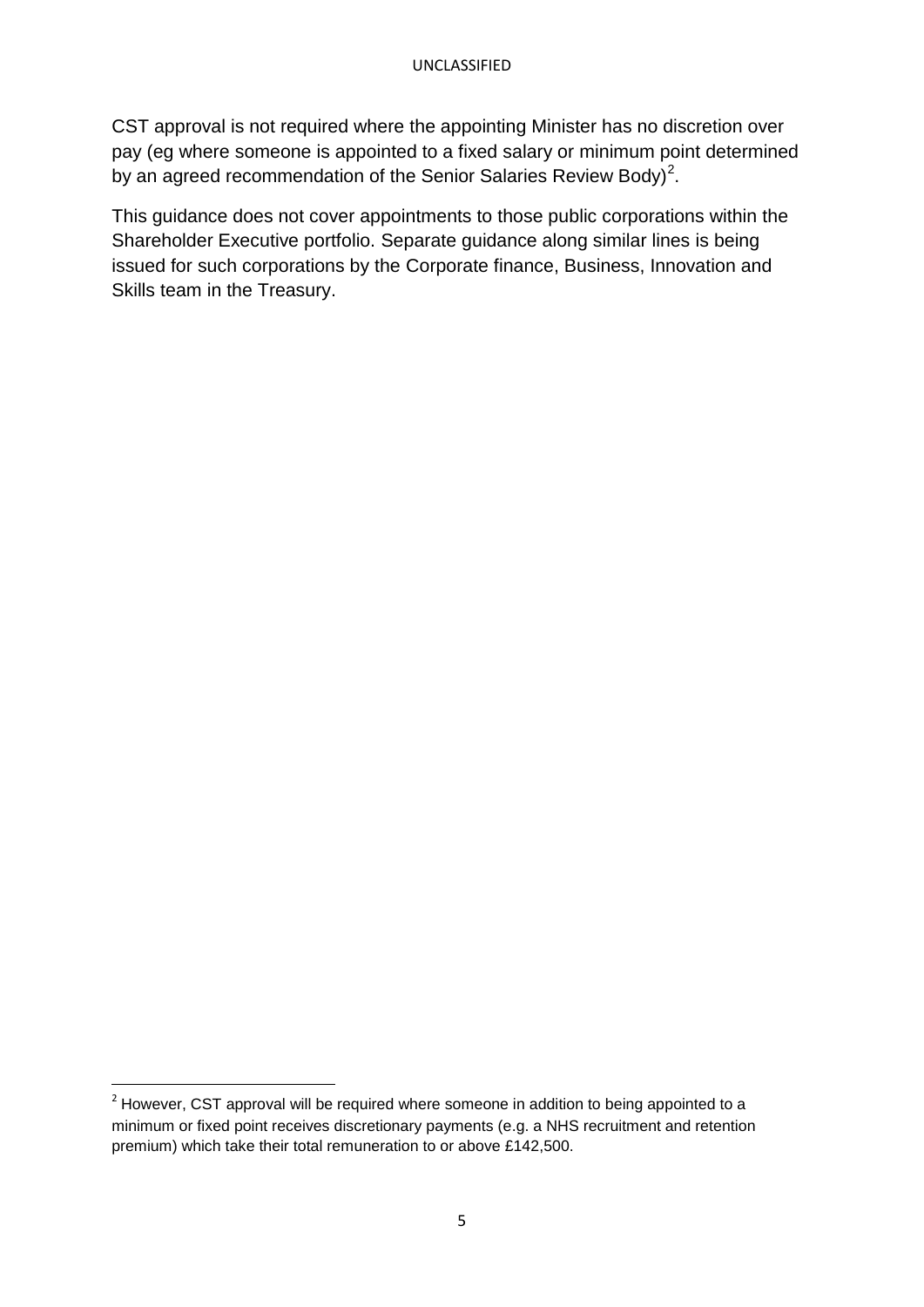## **2. SENIOR CIVIL SERVICE AND OTHER SENIOR EXECUTIVE POSTS**

## **2.1 Application to Existing Staff**

The approval process applies to appointments and any reappointment or adjustment of salary that takes someone to or above the threshold. CST approval will not always be required where someone's pay moves to or above £142,500 following an annual pay award. In cases where awards of 0-9% (i.e. the range of standard base pay awards agreed by the Cabinet Office for the SCS) take someone over the threshold, CST approval is not required. However, where an award of more than 9% takes someone over the £142,500 threshold, CST approval is required.

CST approval is required if someone passes or reaches £142,500 on promotion, through accelerated payments or from new allowances.

CST approval is required if someone is to be paid at or over £142,500 on contract renewal or on moving to a new post, even if previously paid at or over £142,500.

## **2.2 What counts towards the £142,500 threshold?**

For the purposes of deciding whether the pay level for a particular appointment meets the threshold, pay should include all elements of salary, fees and allowances, plus the cost to the employer of any fringe benefits and pensions in excess of normal levels (ie those not generally available to other members of the SCS). In the case of pensions, the cost should be calculated as the additional employer contribution required in respect of special terms not offered under the Principal Civil Service Pension Scheme. If the maximum payable under a performance payment arrangement exceeds £17,500, the excess should be added to the other elements of pay in order to assess whether the pay level for the appointment is £142,500 or over.

## **2.3 Performance Pay ("Bonuses")**

Approval of the Chief Secretary is also required before any new performance pay arrangement worth over £17,500 is agreed. The CST will continue to be notified (before payment) of any contractual performance payments worth £50,000 and above. Note that all non-consolidated performance payments paid in respect of a performance year must be aggregated for the purposes of assessing whether a performance payment exceeds £17,500. The approval of the CST is required before entering into a commitment which might create a legal entitlement to a performance payment of more than £17,500 in a financial year.

## **2.4 Application to part-time staff**

In general the approval arrangements apply to those working part-time. But in such cases the threshold should be applied as follows.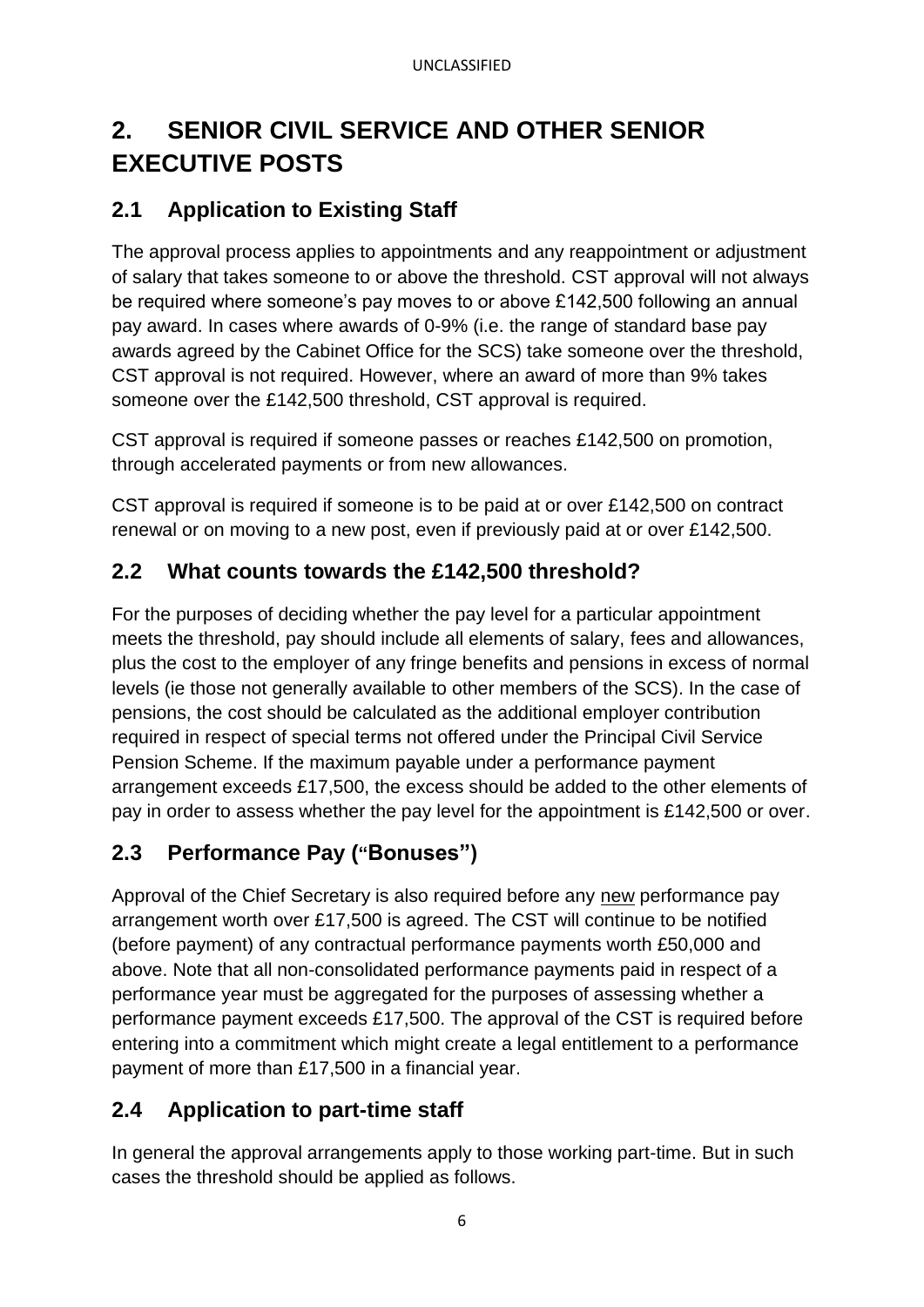#### UNCLASSIFIED

If someone is to be paid for less than a day a week and is to receive less than £28,500, the requirement for CST approval does not apply.

In the case of other part-time appointments, approval is required if the appointee is to be paid £142,500 or more pro rata (i.e. £28,500 per day a week). For the purposes of referring performance payments for CST approval, similar provisions apply - so, for instance, if someone works one day per week, CST approval would be required if it were proposed to make a performance payment of £3,500 or above.

## **2.5 Fringe benefits**

Taxable benefits, e.g. housing and travel allowances, should not be offered as part of the remuneration package. This does not include the normal reimbursement of expenses incurred in the course of official duties available to all staff. Any exceptional proposals to pay taxable benefits must be identified in the pro forma with a supporting business case.

## **2.6 Tax and NICs assurance**

In accordance with the recommendation in the CST review of the tax arrangements of senior public appointments published in May 2012, departments must ensure the tax and NICs will be deducted at source and confirm this in the pro forma.

## **2.7 Sanctions for not following the control process**

Any breach of the control process will result in a deduction from the departmental budget or an increase in spending controls.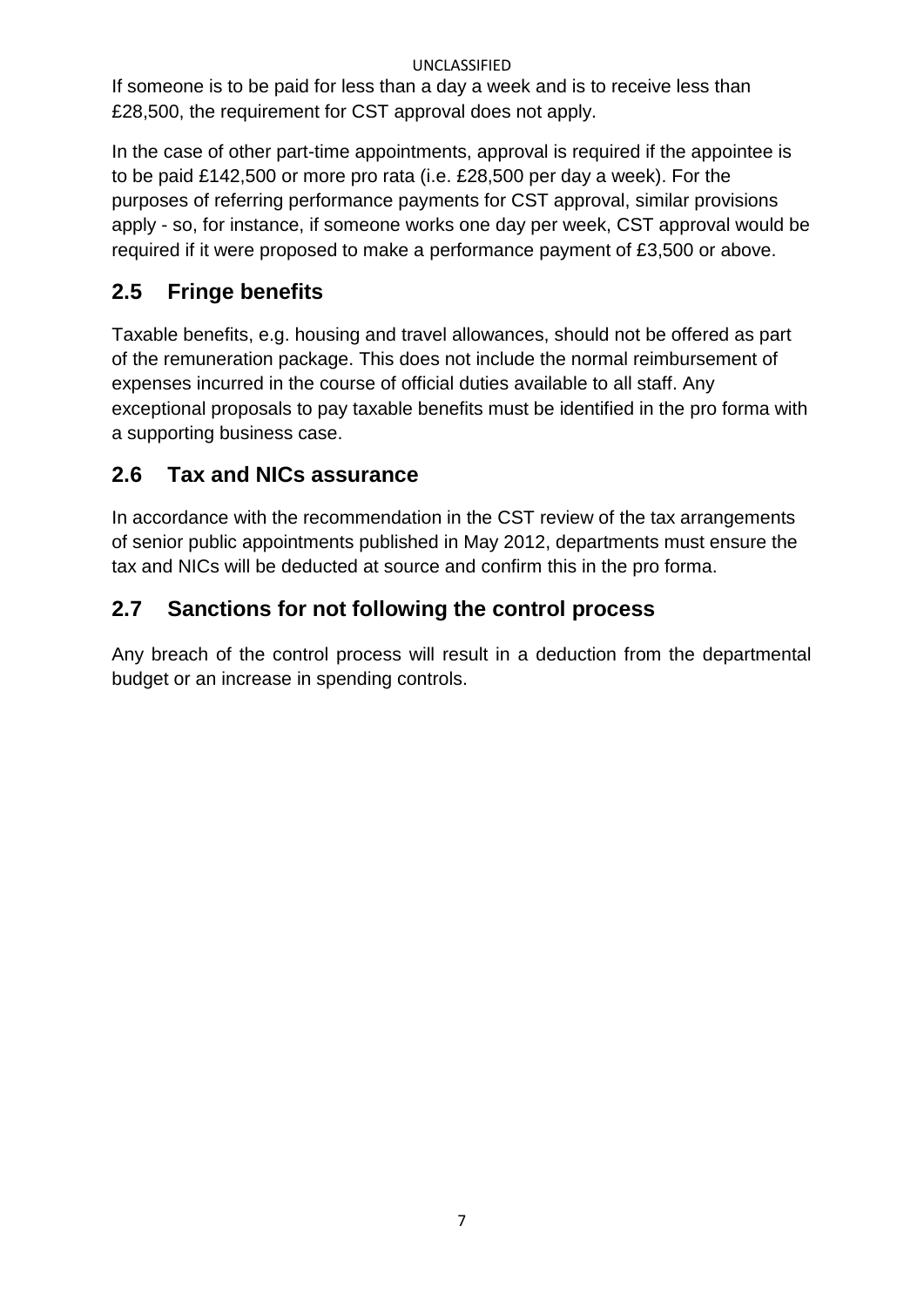## **3. PUBLIC APPOINTMENTS AND OTHER NON-EXECUTIVE POSTS**

## **3.1 Application to existing office-holders**

The approval process applies to any appointment or reappointment, or any adjustment of a serving office-holder's terms and conditions, that takes an individual's total remuneration to £142,500 per annum or above – or to a pro-rata equivalent (see below). This includes any temporary or permanent promotion (for example, from Deputy Chair to Chair) where it is proposed to pay the office holder, in their new role, £142,500 per annum or above. CST approval is not required where someone's remuneration moves to £142,500or above following a standard pay award agreed by the Government. However, if someone reaches the £142,500 threshold through the exercise of departmental discretion (other than through the implementation of such a pay award), CST approval is required.

## **3.2 What counts towards the £142,500 threshold?**

For the purposes of deciding whether the remuneration package for a particular appointment meets the £142,500 threshold, the total level remuneration should be calculated. This should include all elements of salary, fees and allowances, plus the cost to the employer of any additional benefits and pensions not generally available to the staff of the organisation. If the maximum payable under a performance payment arrangement exceeds £17,500, the excess should be added to the other elements of pay in order to assess whether the pay level for the appointment is £142,500 or over.

## **3.3 Performance pay ("Bonuses")**

Approval of the Chief Secretary is also required before any new performance pay arrangement worth over £17,500 is agreed. The CST will continue to be notified (before payment) of any contractual performance payments worth £50,000 and above. All non consolidated performance payments paid in respect of a financial year must be aggregated for the purposes of assessing whether a performance payment exceeds £17,500. The approval of the Chief Secretary is required before entering into a commitment which might create a legal entitlement to a performance payment of more than £17,500 in a financial year.

## **3.4 Pro-rata equivalent**

Most public appointments and other non-executives work part-time. In such cases, the £142,500 threshold must be applied on a pro-rata basis. This means, for example, that any remuneration package offering £28,500 or above for working one day a week would need to be approved by CST.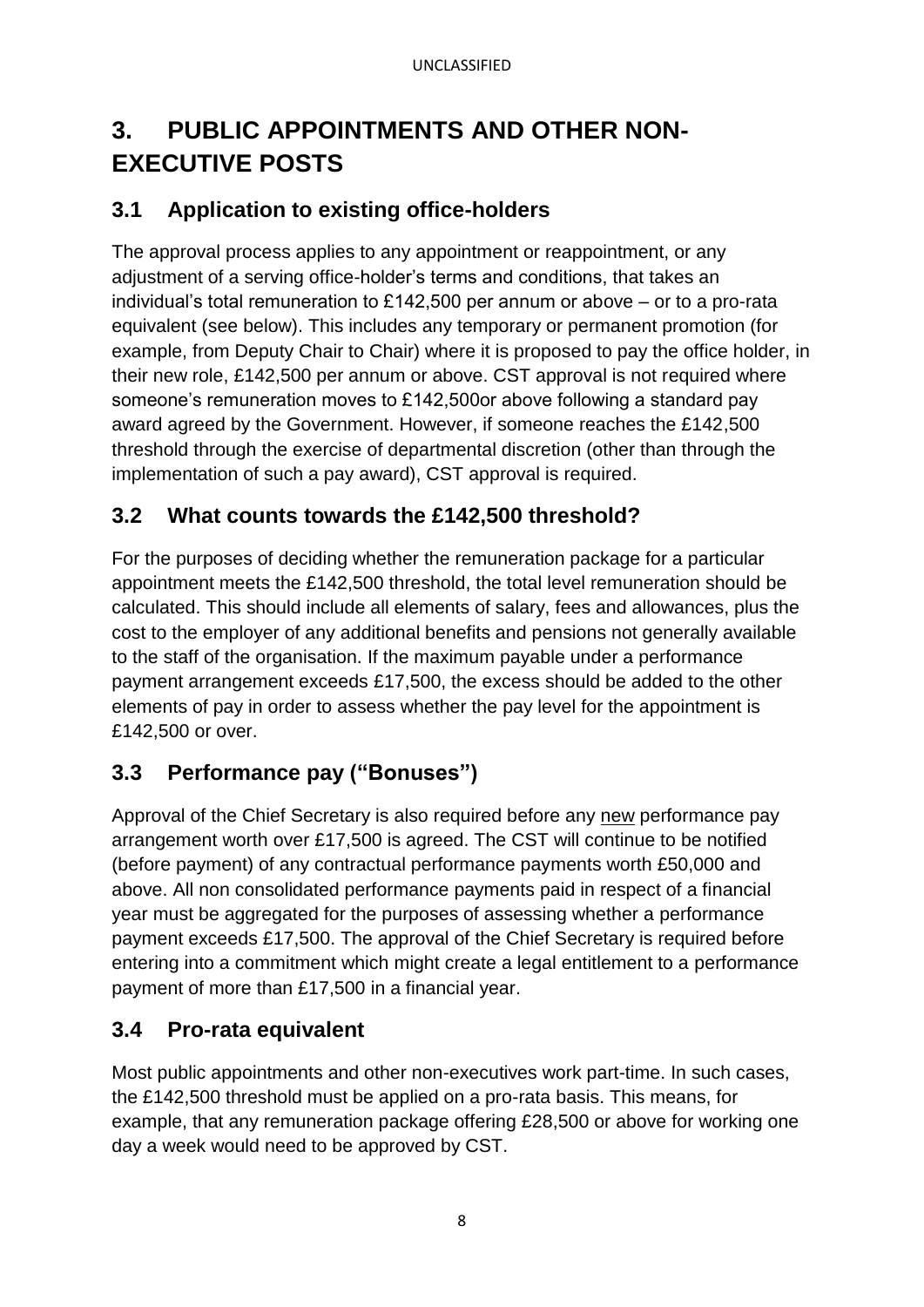#### UNCLASSIFIED

However, any package for working less than one day a week is excluded so long as it is less than £28,500. For the purposes of referring bonuses and performance pay for CST approval, similar provisions apply – so, for instance, if someone works one day per week, CST approval would be required if it were proposed to make a bonus payment of £3,500 or above.

## **3.5 Multiple Appointments**

Where an individual holds multiple public appointments, it is not necessary to aggregate remuneration across all those appointments – unless the total time commitment involved reaches or exceeds 5 days a week. It should be exceptional that any one individual holds such multiple appointments. However, where a Department is proposing to consent to an arrangement which involves an individual holding multiple public appointments with a total time commitment of 5 days a week or more, they should calculate the remuneration involved across all those public appointments and seek approval from CST if the total remuneration reaches or exceeds £142,500 per annum.

## **3.6 Fringe benefits**

Taxable benefits, e.g. housing and travel allowances, should not be offered as part of the remuneration package. This does not include the normal reimbursement of expenses incurred in the course of official duties available to all staff. Any exceptional proposals to pay taxable benefits must be identified in the pro forma with a supporting business case.

## **3.7 Tax and NICs assurance**

In accordance with the recommendation in the CST review of the tax arrangements of senior public appointments published in May 2012, departments must ensure the tax and NICs will be deducted at source and confirm this in the pro forma.

## **3.8 Sanctions for not following the control process**

Any breach of the control process will result in a deduction from the departmental budget or an increase in spending controls.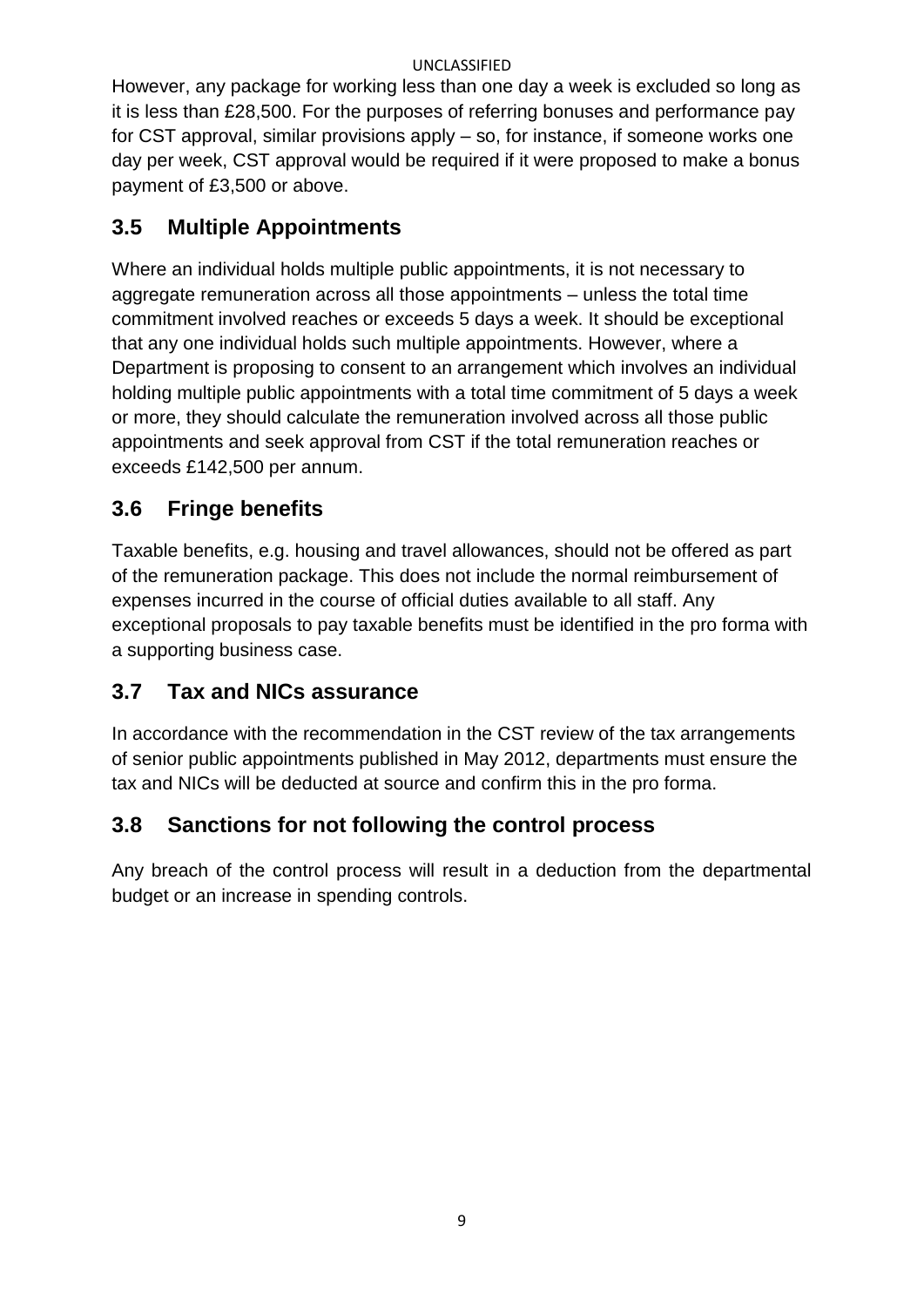## **4. THE PROCESS FOR APPROVAL (ALL POSTS AND APPOINTMENTS)**

Requests for approval must be submitted to the Cabinet Office (Civil Service Workforce Reform, for Civil Service and other executive posts, and Centre for Public Appointments for public appointments<sup>3</sup>) in the first instance. Cabinet Office should be contacted as soon as there appears to be a possibility that the reward package might reach or exceed the threshold. Early engagement (before going out to advertise) offers the greatest opportunity to gain agreement in good time and hence avoid delays and potential embarrassment when dealing with potential candidates.

Departments should allow for a two-week approval turnaround following submission of the pro forma to Cabinet Office.

It is important that submissions are constructed on a realistic basis, recognising any need for scope in negotiation with potential appointees. Where subsequent negotiations with the preferred candidate exceed the remit already agreed by the CST, a further application will need to be submitted before an appointment can be made.

The approval process operates as follows:

- Organisation/Department recognises the need to recruit/fill post (or to renew contract)
- Organisation/Department gains approval of the appointing Minister for the proposed package where the package is £142,500 or more.
- Department formally submits their case to Cabinet Office using the attached pro forma.
- Cabinet Office may liaise with the Department to obtain further information on the justification for the proposed package and seek the view of the Treasury Spending Team.
- Cabinet Office submits the case to the Treasury Permanent Secretary for approval.
- Cabinet Office submits the case, taking account of the Treasury Permanent Secretary's view, with a recommendation to the Chief Secretary.
- The CST approves/rejects the proposed package. Cabinet Office informs the Organisation/Department and provides appropriate feedback.
- Completion of recruitment process.

**<sup>.</sup>**  $3$  Please send to the appropriate contacts given at the end of this guidance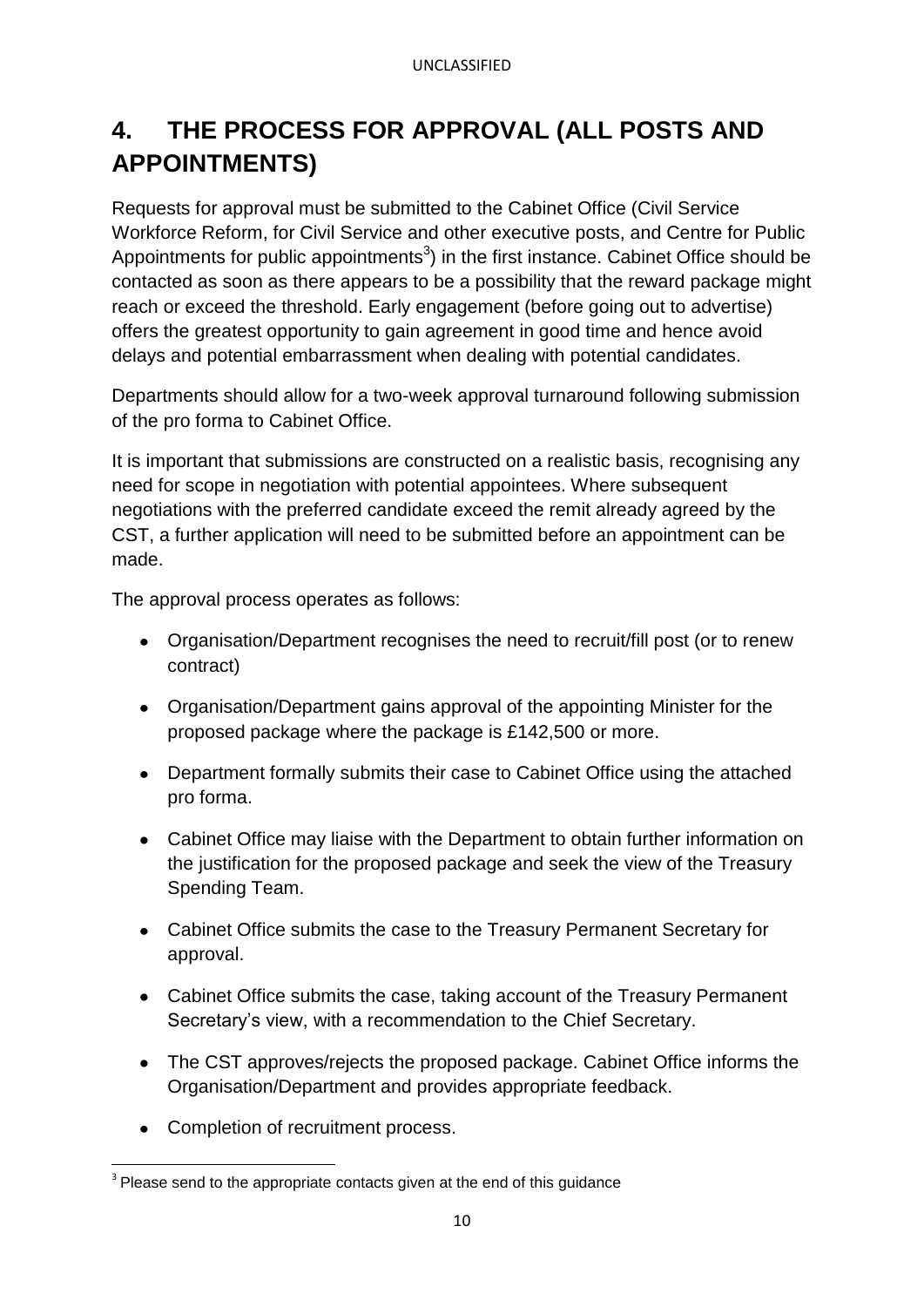Organisation/Department informs Cabinet Office of the package paid to the successful candidate (within the remit agreed).

For Senior Civil Service (SCS) appointments, Departments should notify the Cabinet Office of any proposal to offer non standard terms. SCS posts with salaries of £142,500 or more will need to be cleared by Cabinet Office before they go to the CST. Appointing bodies should bear in mind throughout the recruitment process that authority to recruit to a certain salary level does not mean that the appointee must be paid that salary. The approved figure is simply just that; it is the maximum that is available.

## **4.1 Performance payments ("Bonuses") in excess of £17,500**

Requests for approval will again be submitted via Cabinet Office. The process will be similar to that for approval for high packages. The process is:

- Remuneration Committee proposes a performance related payment (bonus) of £17,500 or more based on evaluation of performance against objectives and contractual terms.
- Remuneration Committee submits proposed level of payment to the Department for approval.
- Case submitted to Cabinet Office using the attached pro forma. Note that the case must include a solid justification for the proposed level of bonus and must be supported by the relevant Minister.
- Cabinet Office may liaise with the Department to obtain further information on the justification for the proposed package and seek the view of the Treasury Spending Team.
- Cabinet Office submits the case to the Treasury Permanent Secretary for approval.
- Cabinet Office put the case, together with their recommendation, direct to the Chief Secretary.
- The Chief Secretary approves/rejects the proposed payment. Cabinet Office informs the Organisation/Department and provides appropriate feedback.
- Prior approval is required before entering into a contract which would (under some circumstances) confer a legal entitlement to a bonus above £17,500. **Performance payments of £50,000 or more must be submitted to the CST before payment even where there is a legal entitlement.**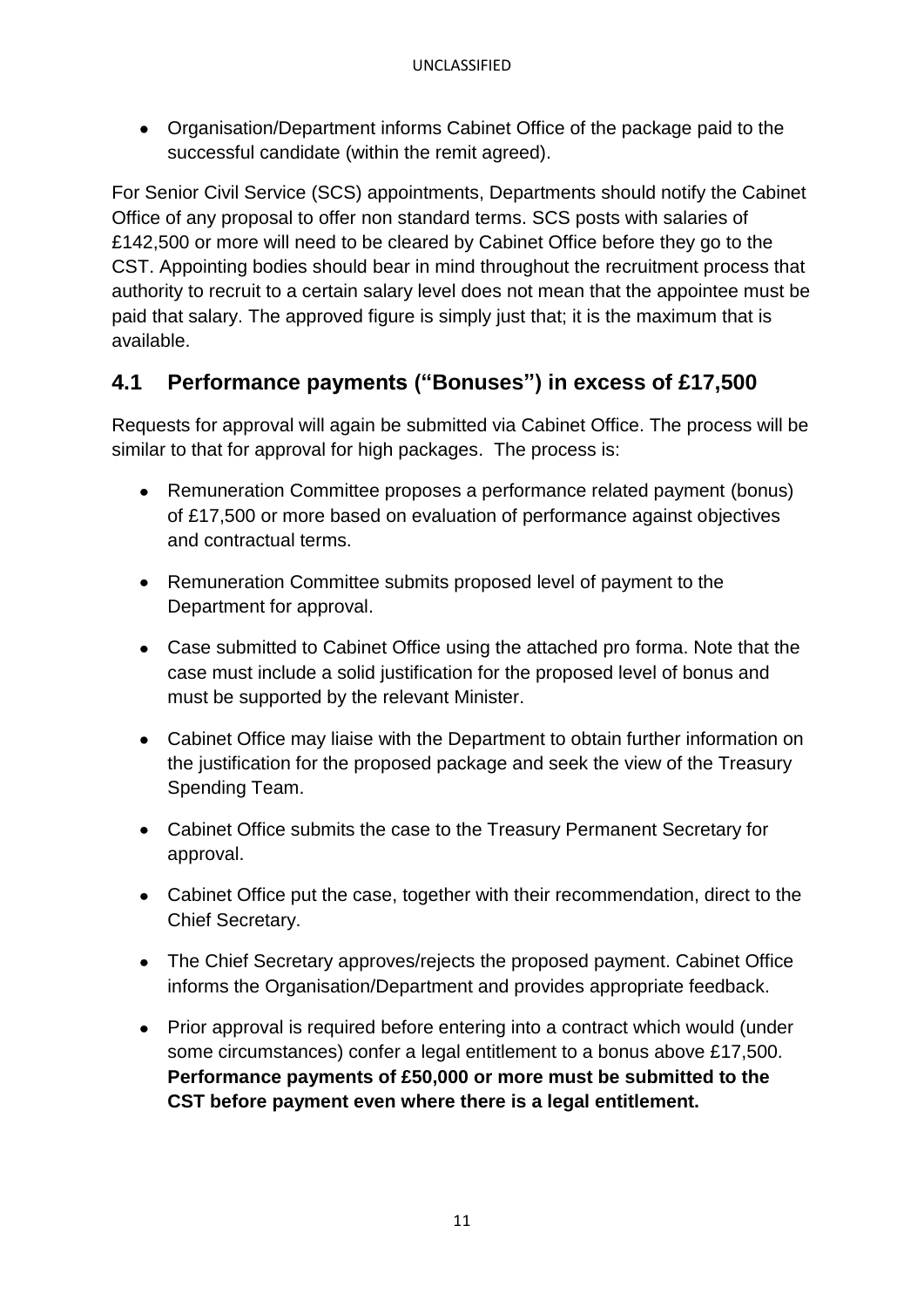## **5. CONTACT DETAILS**

#### **5.1 Senior Civil Service and other Senior Executives**

David Livingstone

[David.livingstone@cabinet-office.gsi.gov.uk](mailto:David.livingstone@cabinet-office.gsi.gov.uk)

Civil Service Workforce Reform

Cabinet Office

020 7271 6359

Duncan Everest

[Duncan.everest@cabinet-office.gsi.gov.uk](mailto:Duncan.everest@cabinet-office.gsi.gov.uk)

Civil Service Workforce Reform

Cabinet Office

020 7271 6347

## **5.2 Public Appointments and other Non-Executives**

Lucy Phipps

[publicappointments@cabinet-office.gsi.gov.uk](mailto:publicappointments@cabinet-office.gsi.gov.uk)

Centre for Public Appointments

Cabinet Office

020 7276 3405

Nicki Daniels

[publicappointments@cabinet-office.gsi.gov.uk](mailto:publicappointments@cabinet-office.gsi.gov.uk)

Centre for Public Appointments

Cabinet Office

020 7276 3541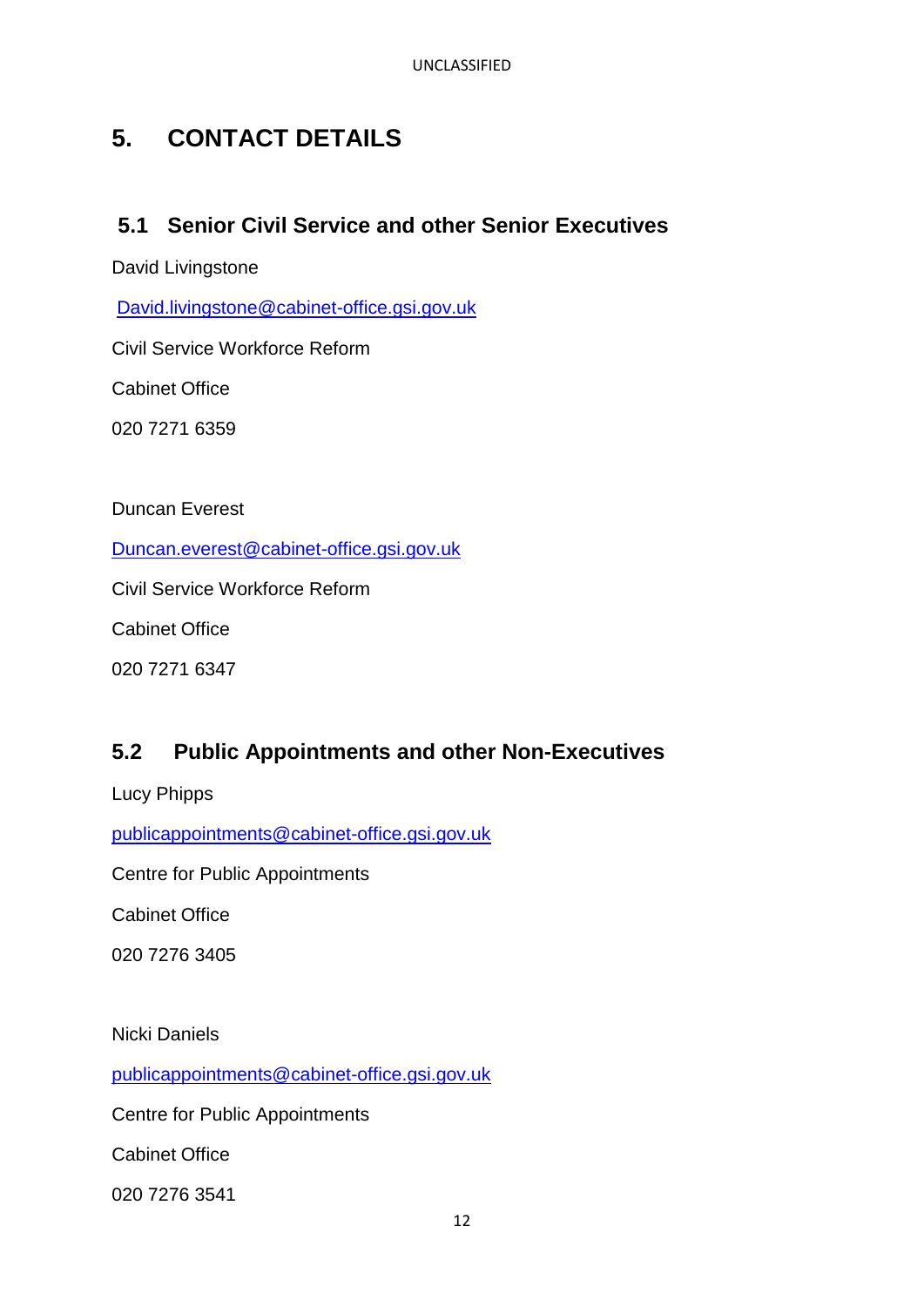## **6. ANNEXES**

## **6.1 Pro forma for application for CST approval of salaries/remuneration at or above £142,500 per annum**

| Post                                                                                                                                                                    |  |
|-------------------------------------------------------------------------------------------------------------------------------------------------------------------------|--|
| <b>Employer or</b>                                                                                                                                                      |  |
| <b>Appointing Authority</b>                                                                                                                                             |  |
| Is this application<br>being made before<br>or after advertising?<br>If the post has<br>already been<br>advertised, please<br>provide details of<br>where you currently |  |
| are in the process<br>of sourcing a<br>suitable candidate.<br>If the post has not<br>yet been<br>advertised, please<br>provide details of<br>your proposed<br>timetable |  |
| <b>Brief Description of</b><br>the role. Please<br>provide any job<br>brief as supplied to<br>(or intended for<br>supply to)<br>candidates                              |  |
| Is this a new role?<br>If not what is the<br>value of the<br>package of the<br>former postholder?                                                                       |  |
| Please provide<br>details of proposed<br>base salary or                                                                                                                 |  |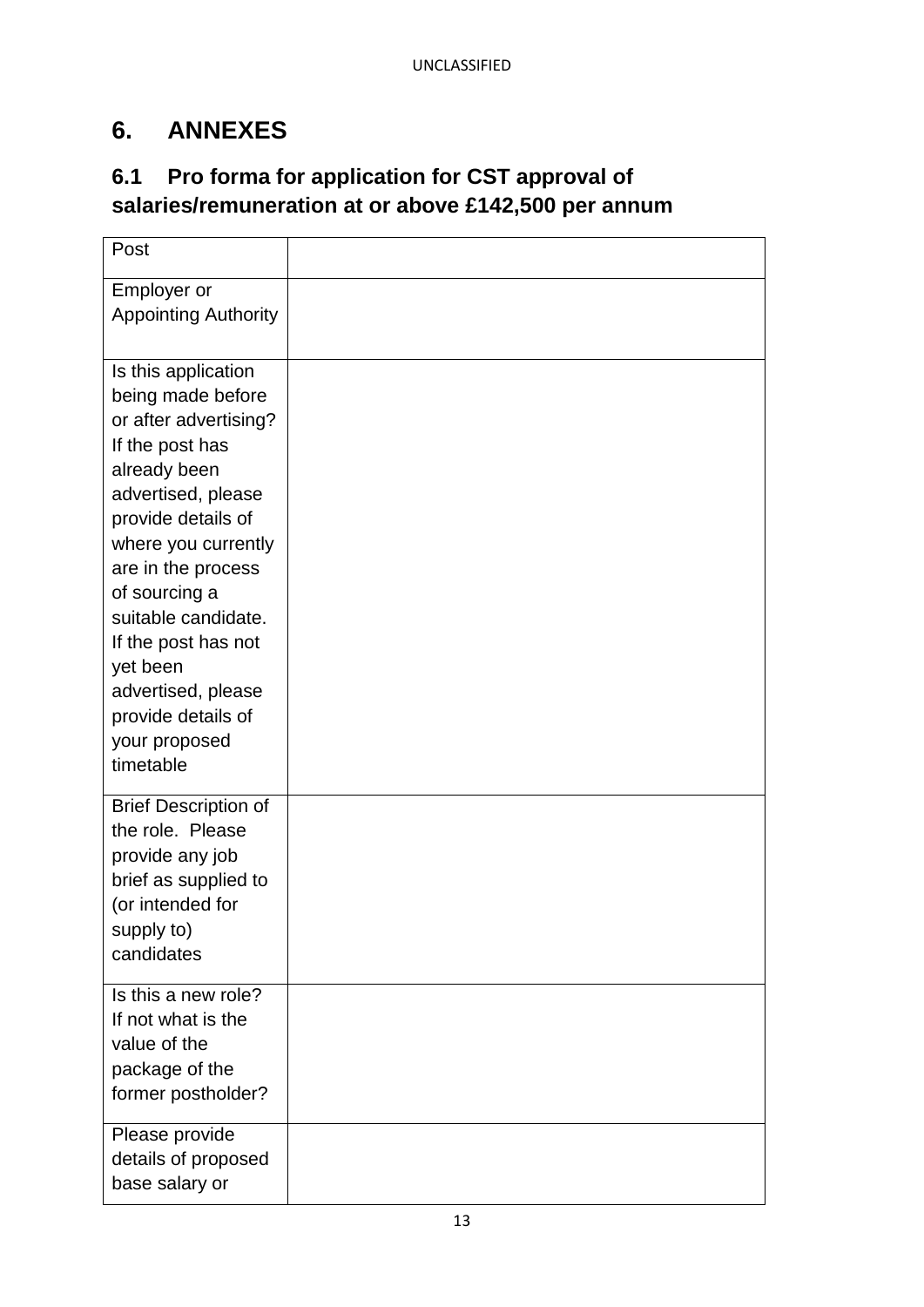| salary range. For<br>public appointments<br>this should include<br>all proposed                                                                                |  |
|----------------------------------------------------------------------------------------------------------------------------------------------------------------|--|
| remuneration.<br>Taxable benefits                                                                                                                              |  |
| proposed                                                                                                                                                       |  |
| Proposed<br>performance related<br>pay arrangements                                                                                                            |  |
| Please confirm that<br>tax and NICS will<br>be deducted at<br>source                                                                                           |  |
| Proposed pension<br>Arrangements                                                                                                                               |  |
| Proposed<br>negotiating flexibility<br>on any of the above<br>package elements                                                                                 |  |
| Type of<br><b>Appointment (Fixed</b><br>Term or<br>Permanent). If a<br>public appointment,<br>specify the time-<br>commitment and<br>period of<br>appointment. |  |
| Justification for<br>proposed package                                                                                                                          |  |
| Any other evidence<br>/ argument deemed<br>relevant                                                                                                            |  |
| Name of official (for<br>civil servants and<br>public<br>appointments) or                                                                                      |  |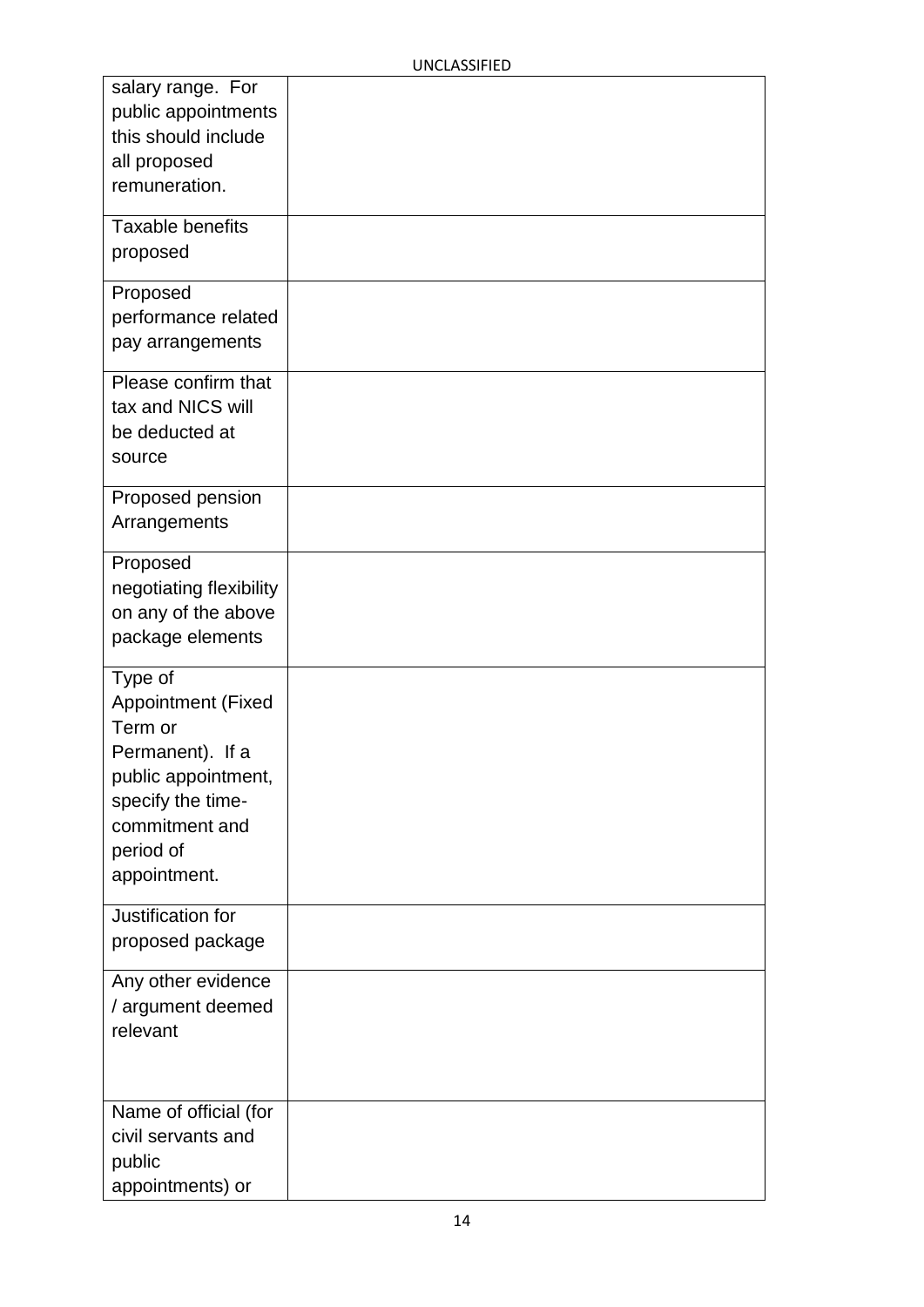| Head of                        |  |
|--------------------------------|--|
| Remuneration                   |  |
| Committee (for                 |  |
| other public                   |  |
| servants)                      |  |
| supporting this                |  |
| application                    |  |
| View of                        |  |
| Departmental                   |  |
| <b>Minister</b>                |  |
|                                |  |
|                                |  |
| Name and post of               |  |
| person submitting              |  |
| this application               |  |
|                                |  |
| Contact telephone<br>and email |  |
|                                |  |
|                                |  |
|                                |  |
| Date of application            |  |
|                                |  |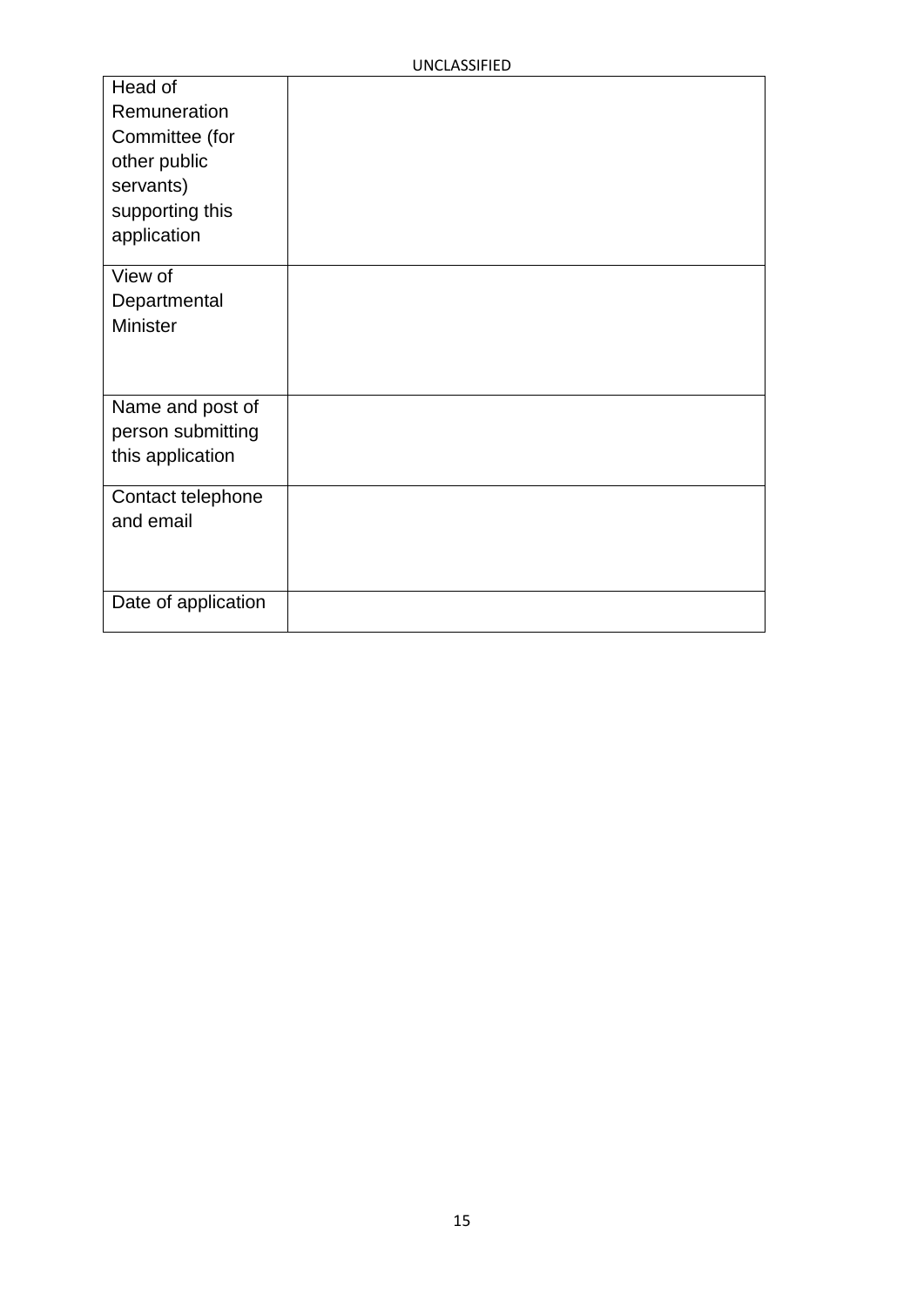## **6.2 Pro forma for application for CST approval of performance payments above £17,500 per annum**

| Post                        |  |
|-----------------------------|--|
| Employer or                 |  |
| <b>Appointing Authority</b> |  |
|                             |  |
| <b>Brief Description of</b> |  |
| the role.                   |  |
| Relevant                    |  |
| performance year            |  |
| (i.e. the year for          |  |
| which the                   |  |
| performance                 |  |
| payment was                 |  |
| earned)                     |  |
| Postholder's base           |  |
| salary for the              |  |
| relevant performance        |  |
| year                        |  |
| Allowances and              |  |
| special pension             |  |
| contributions paid to       |  |
| or in respect of the        |  |
| postholder in the           |  |
| relevant performance        |  |
| year                        |  |
| Proposed level of           |  |
| performance                 |  |
| payment and                 |  |
| proposed date of            |  |
| payment                     |  |
| Please confirm that         |  |
| tax and NICS will be        |  |
| deducted at source          |  |
| Justification for           |  |
| proposed                    |  |
| performance                 |  |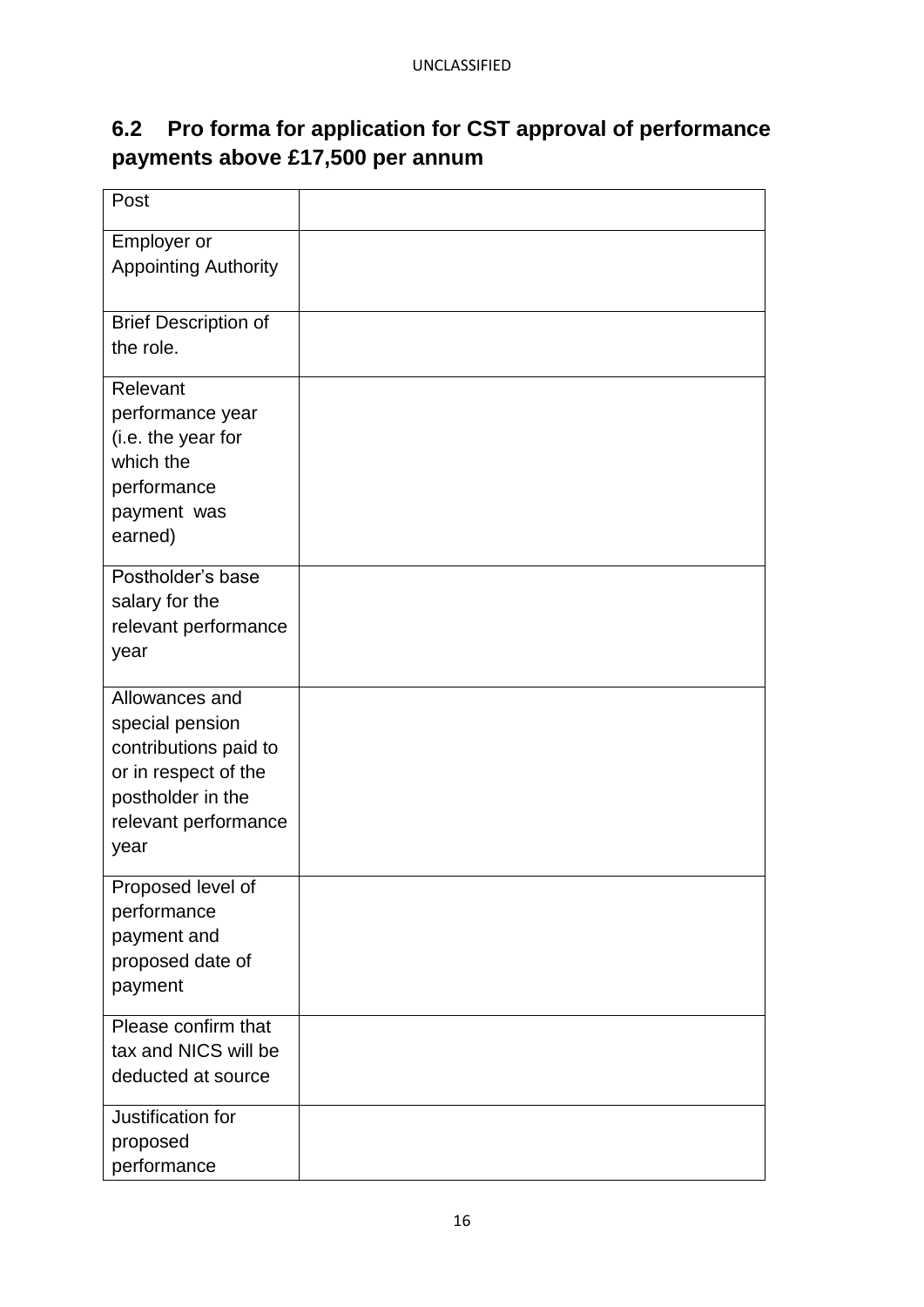| payment                                                                                                                                                         |  |
|-----------------------------------------------------------------------------------------------------------------------------------------------------------------|--|
| Details of any other<br>performance<br>payments made in<br>respect of the<br>relevant performance<br>year, with dates of<br>payment                             |  |
| Contractual terms (if<br>any) of performance<br>pay                                                                                                             |  |
| Postholder's total<br>package (base pay,<br>allowances, special<br>pension<br>contributions,<br>performance pay) in<br>the relevant<br>performance year         |  |
| Current level of total<br>package (base pay,<br>allowances, special<br>pension<br>contributions,<br>performance pay)                                            |  |
| Name of Permanent<br>Secretary (for civil<br>servants or Chair of<br>Remuneration<br>Committee (for other<br>public servants)<br>supporting this<br>application |  |
| View of Departmental<br>Minister on the<br>proposed level of<br>performance<br>payment                                                                          |  |
| Name and role of                                                                                                                                                |  |